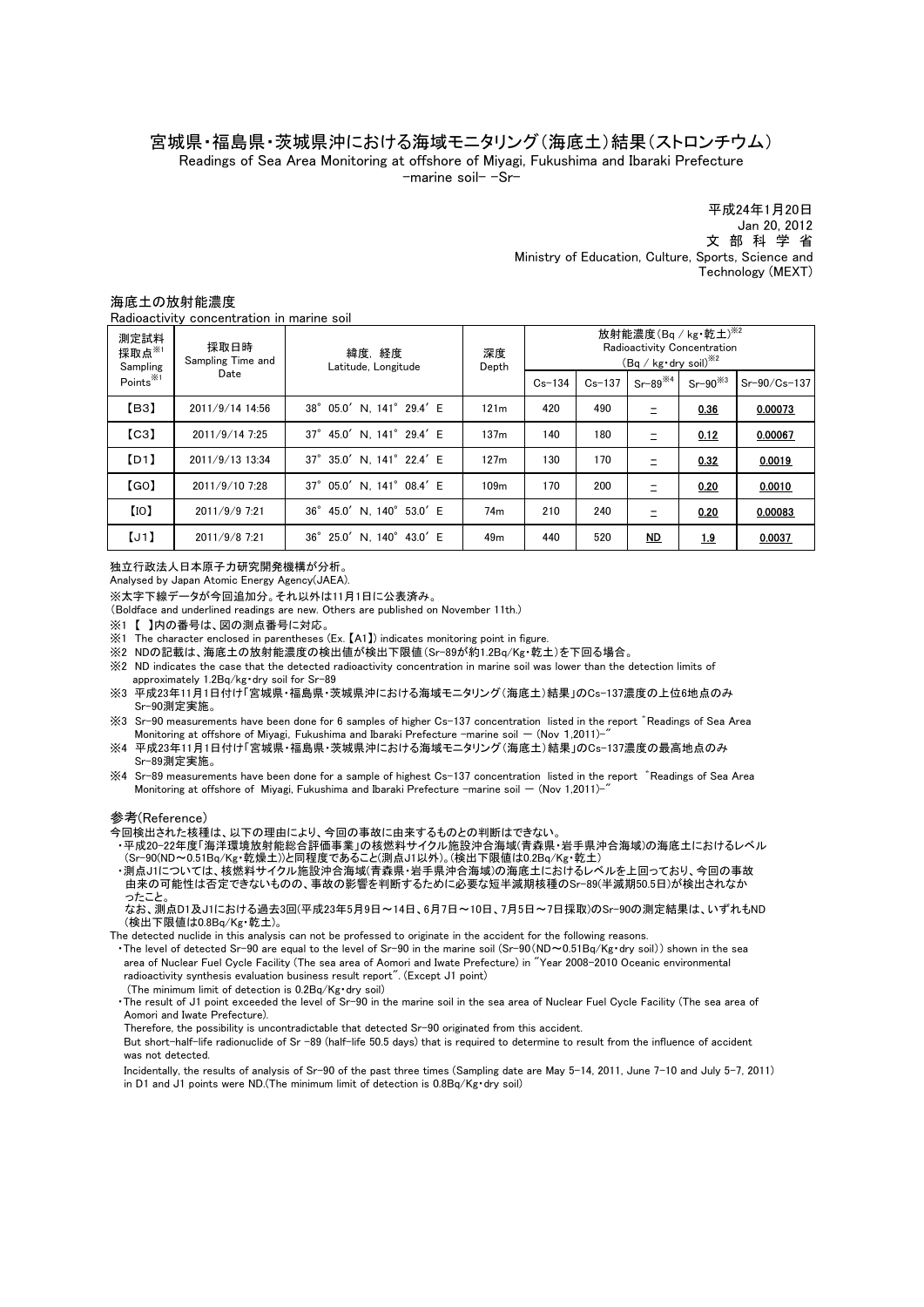

### 図中の■は東京電力(株)福島第一原子力発電所を示す

||凶干の■は未永電力(林州副第一旅」力光電)<br>|独立行政法人日本原子力研究開発機構が分析。

Analysed by JapanAtomic Energy Agency(JAEA).

※太字下線データが今回追加分。それ以外は11月1日に公表済み。

(Boldface and underlined readings are new. Others are published on November 11th.)

- ※1 NDの記載は、海底土の放射能濃度の検出値が検出下限値(Sr-89が約1.2Bq/Kg・乾土)を下回る場合。
- ※1 ND indicates the case that the detected radioactivity concentration in marine soil was lower than the detection limits of approximately 1.2Bq/kg・dry soil for Sr-89 ※2 平成23年11月1日付け「宮城県・福島県・茨城県沖における海域モニタリング(海底土)結果」のCs-137濃度の上位6地点のみSr-90
- 測定実施。
- ※2 Sr-90 measurements have been done for 6 samples of higher Cs-137 concentration listed in the report ゛Readings of Sea Area Monitoring at offshore of Miyagi, Fukushima and Ibaraki Prefecture -marine soil - (Nov 1,2011)-
- ※3 平成23年11月1日付け「宮城県・福島県・茨城県沖における海域モニタリング(海底土)結果」のCs-137濃度の最高地点のみSr-89 測定実施。
- ※3 Sr-89 measurements have been done for a sample of highest Cs-137 concentration listed in the report ゛Readings of Sea Area Monitoring at offshore of Miyagi, Fukushima and Ibaraki Prefecture -marine soil  $-$  (Nov 1,2011)-

### 参考(Reference)

今回検出された核種は、以下の理由により、今回の事故に由来するものとの判断はできない。

・平成20-22年度「海洋環境放射能総合評価事業」の核燃料サイクル施設沖合海域(青森県・岩手県沖合海域)の海底土に おけるレベル(Sr-90(ND~0.51Bq/Kg・乾燥土))と同程度であること(測点J1以外)。(検出下限値は0.2Bq/Kg・乾土)

 ・測点J1については、核燃料サイクル施設沖合海域(青森県・岩手県沖合海域)の海底土におけるレベルを上回っており、今回の 由来の可能性は否定できないものの、事故の影響を判断するために必要な短半減期核種のSr-89(半減期50.5日)が検出され ったこと。

# なお、測点D1及J1における過去3回(平成23年5月9日~14日、6月7日~10日、7月5日~7日採取)のSr-90の測定結果は、 いずれもND(検出下限値は0.8Bq/Kg・乾土)。

The detected nuclide in this analysis can not be professed to originate in the accident for the following reasons. ・The level of detected Sr-90 are equal to the level of Sr-90 in the marine soil (Sr-90(ND~0.51Bq/Kg・dry soil)) shown

 in the sea area of Nuclear Fuel Cycle Facility (The sea area of Aomori and Iwate Prefecture) in "Year 2008-2010 Oceanic environmental radioactivity synthesis evaluation business result report". (Except J1 point)

(The minimum limit of detection is 0.2Bq/Kg・dry soil)

 ・The result of J1 point exceeded the level of Sr-90 in the marine soil in the sea area of Nuclear Fuel Cycle Facility (The sea area of Aomori and Iwate Prefecture).

Therefore, the possibility is uncontradictable that detected Sr-90 originated from this accident.

 But short-half-life radionuclide of Sr -89 (half-life 50.5 days) that is required to determine to result from the influence of accident was not detected.

 Incidentally, the results of analysis of Sr-90 of the past three times (Sampling date are May 5-14, 2011, June 7-10 and July 5-7, 2011)in D1 and J1 points were ND.(The minimum limit of detection is 0.8Bq/Kg・dry soil)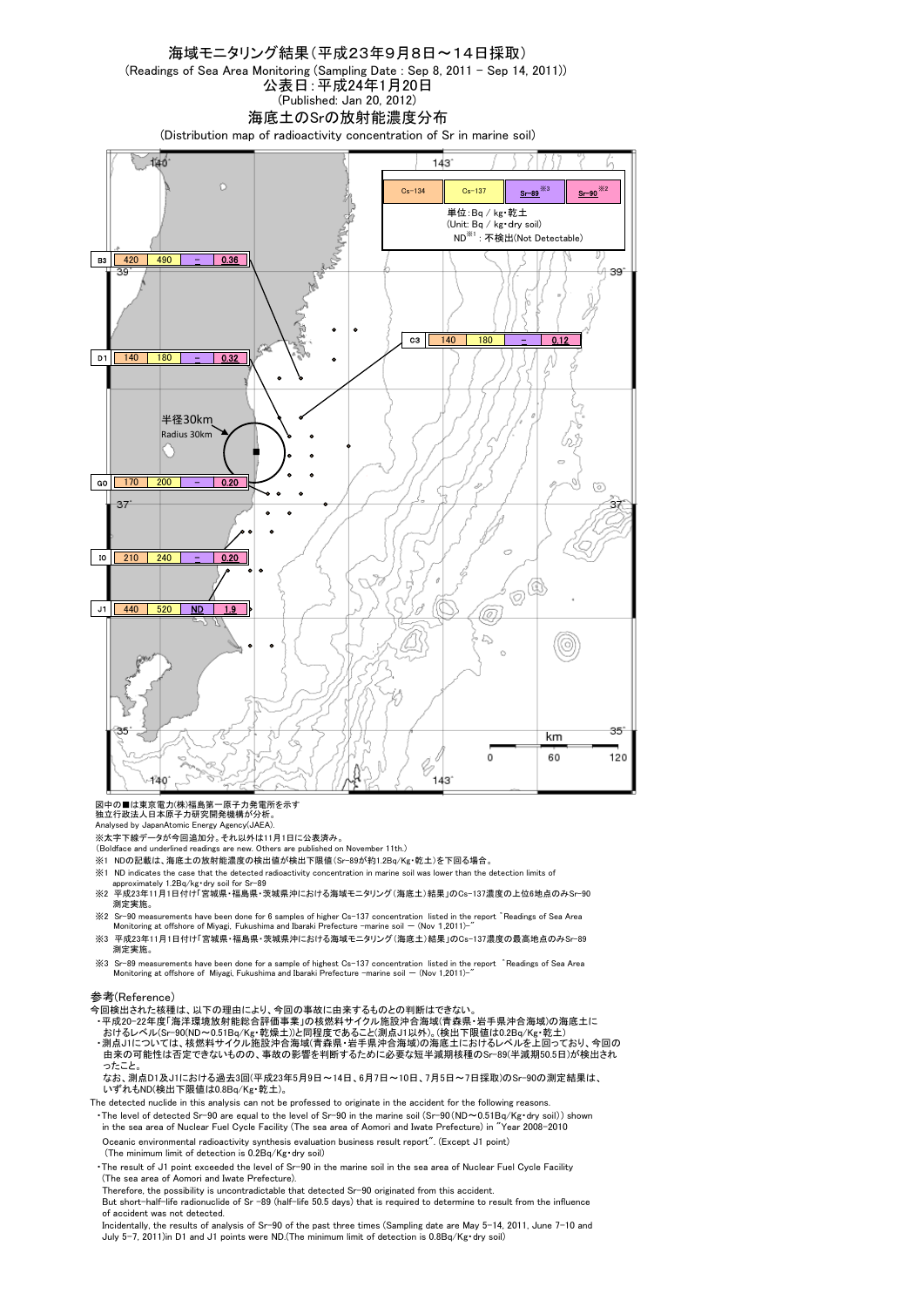## 茨城県沖における海域モニタリング(海底土)結果

(プルトニウム,アメリシウム,キュリウム)

Readings of Sea Area Monitoring at offshore of Ibaraki Prefecture -marine soil- -Pu,Am,Cm-

 Ministry of Education, Culture, Sports, Science and Technology (MEXT) 平成24年1月20日 文 部 科 学 省 Jan 20, 2012

### 海底土の放射能濃度

Radioactivity concentration in marine soil

| 測定試料<br>採取点※1<br>Sampling<br>$Point^{\mathcal{X}1}$ | 採取日時<br>Sampling Time and<br>Date | 緯度,経度<br>Latitude, Longitude | 深度              | 放射能濃度(Bq / kg·乾土)<br>Radioactivity Concentration (Bq / kg · dry soil)                                                                             |      |      |           |                                  |
|-----------------------------------------------------|-----------------------------------|------------------------------|-----------------|---------------------------------------------------------------------------------------------------------------------------------------------------|------|------|-----------|----------------------------------|
|                                                     |                                   |                              | Depth           | $\left  \begin{array}{c} p_{u-238}^{max} \\ p_{240}^{max} \end{array} \right $ $P_{240}^{max}$ $\left  A_{m-241}^{max} \right $ $C_{m-242}^{max}$ |      |      |           | ∪m−<br>$243 + 244$<br>$\times 2$ |
| 【J1】                                                | 2011/9/8 7:21                     | 36° 25.0' N. 140° 43.0' E    | 49 <sub>m</sub> | 0.015                                                                                                                                             | 0.97 | 0.50 | <b>ND</b> | <b>ND</b>                        |

### 財団法人日本分析センターが分析。

Analysed by Japan Chemical Analysis Center (JCAC)

- ※1 NDの記載は、試料の放射能濃度の検出値が検出下限値(Cm-242、Cm242+244が約0.009Bq/Kg・乾土)を下回る場合。 ただし、検出下限値は検出器や試料性状により異なるため、この値以下でも検出される場合もある。
- ※1 ND indicates the case that the detected radioactivity concentration in sample was lower than the detection limits of approximately 0.009 Bq/Kg・dry soil for Cm-242 and Cm-242+244. Please note that nuclides are sometimes detected even when they are below the threshold, contingent on the detector or samples.

※2 平成23年11月1日付け「茨城県沖における海域モニタリング(海底土)結果」のCs-137濃度の最高地点のみPu,Am,Cm測定実施。

※2 Pu,Am,Cm measurements have been done for a sample of the highest Cs -137 concentration listed in the report ゛Readings of Sea Area Monitoring at offshore of Ibaraki Prefecture -marine soil  $-$  (Nov 1,2011)-

### 参考(Reference)

- 今回検出された核種は、以下の理由により、今回の事故に由来するものとの判断はできない。
	- ・検出されたPu-239+240,Am-241は、「海洋環境放射能総合評価事業成果報告書」の茨城海域の海底土におけるレベル
	- (Pu-239+240(0.84~1.1Bq/Kg・乾土)※3,Am-241(0.52Bq/Kg・乾土)※4)と同程度であること。
	- ・自然界に存在しない核種であるCm-242,Cm-243+244は、検出されていないこと。

 ・検出されたPu-239+240に対するPu-238の比率は0.0155となっており、平成11~20年度までの環境放射能水準調査に おいて全国の陸上で採取された土壌のPu-239+240に対するPu-238の沈着量の比率 0.0261を下回っている。

The detected nuclide in this analysis can not be professed to originate in the accident for the following reasons

•The level of detected Pu-239+240,Am-241 are equal to the level in the marine soil (Pu-239+240(0.84~1.1Bq/Kg•dry soil)※3, Am-241(0.52Bq/Kg・dry soil)※4) shown in the sea area of Ibaraki in "Oceanic environmental radioactivity synthesis evaluation business result report

・Cm-242 and Cm-243+244 do not exist in nature,and the nuclides were not detected in this analysis.

・Ratio between Pu-238 and (Pu-239+Pu-240) is 0.0155.

 This value is less than 0.0261 that is the results of the ratio of Pu nuclide in land soil sampled from many parts of the country under the "Environmental Radioactivity Level by Prefecture" from 1999 to 2008.

- ※3 平成20年度~平成22年度のデータより
- ※3 From the data in 2008-2010 year
- ※4 平成20年度のデータより
- ※4 From the data in 2008 year